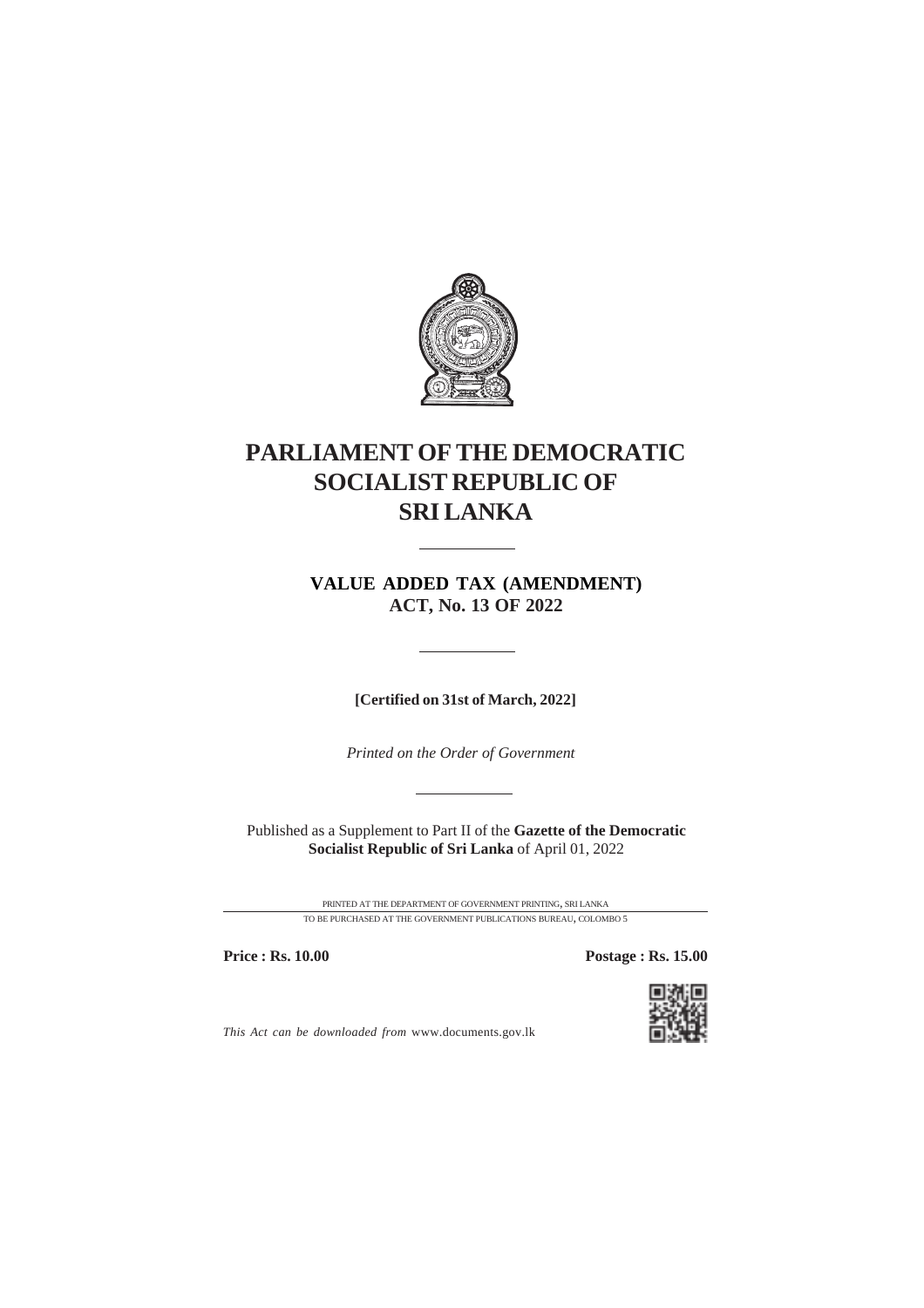*Value Added Tax (Amendment) Act, No. 13 of 2022*

[Certified on 31st of March, 2022]

L.D.-O. 51/2021

AN ACT TO AMEND THE VALUE ADDED TAX ACT, NO. 14 OF 2002

BE it enacted by the Parliament of the Democratic Socialist Republic of Sri Lanka as follows:-

**1.** This Act may be cited as the Value Added Tax (Amendment) Act, No. 13 of 2022. Short title

**2.** Section 25c of the Value Added Tax Act, No. 14 of 2002 (hereinafter referred to as the "principal enactment") is hereby amended in subsection (3) thereof as follows:-

- (1) by the substitution in paragraph (*f*) of that subsection, for the words and figures, "commencing from November 1, 2016, shall be fifteen *per centum*." of the words and figures "commencing from November 1, 2016 but ending on or before December 31, 2021, shall be fifteen *per centum*;";
- (2) by the addition immediately after paragraph (*f*) of that subsection of the following:-
	- "(*g*) commencing on or after January 1, 2022, shall be eighteen *per centum*.".

**3.** The First Schedule to the principal enactment is hereby amended in paragraph (*a*) of PART II thereof as follows:-

Amendment of the First Schedule to the principal enactment

Amendment of section 25C of Act, No. 14 of 2002

(1) by the substitution in item (xxxi) of that paragraph, for the words and figures, "with effect from May 20, 2020." of the words and figures "with effect from May 20, 2020, and ending on December 31, 2021;";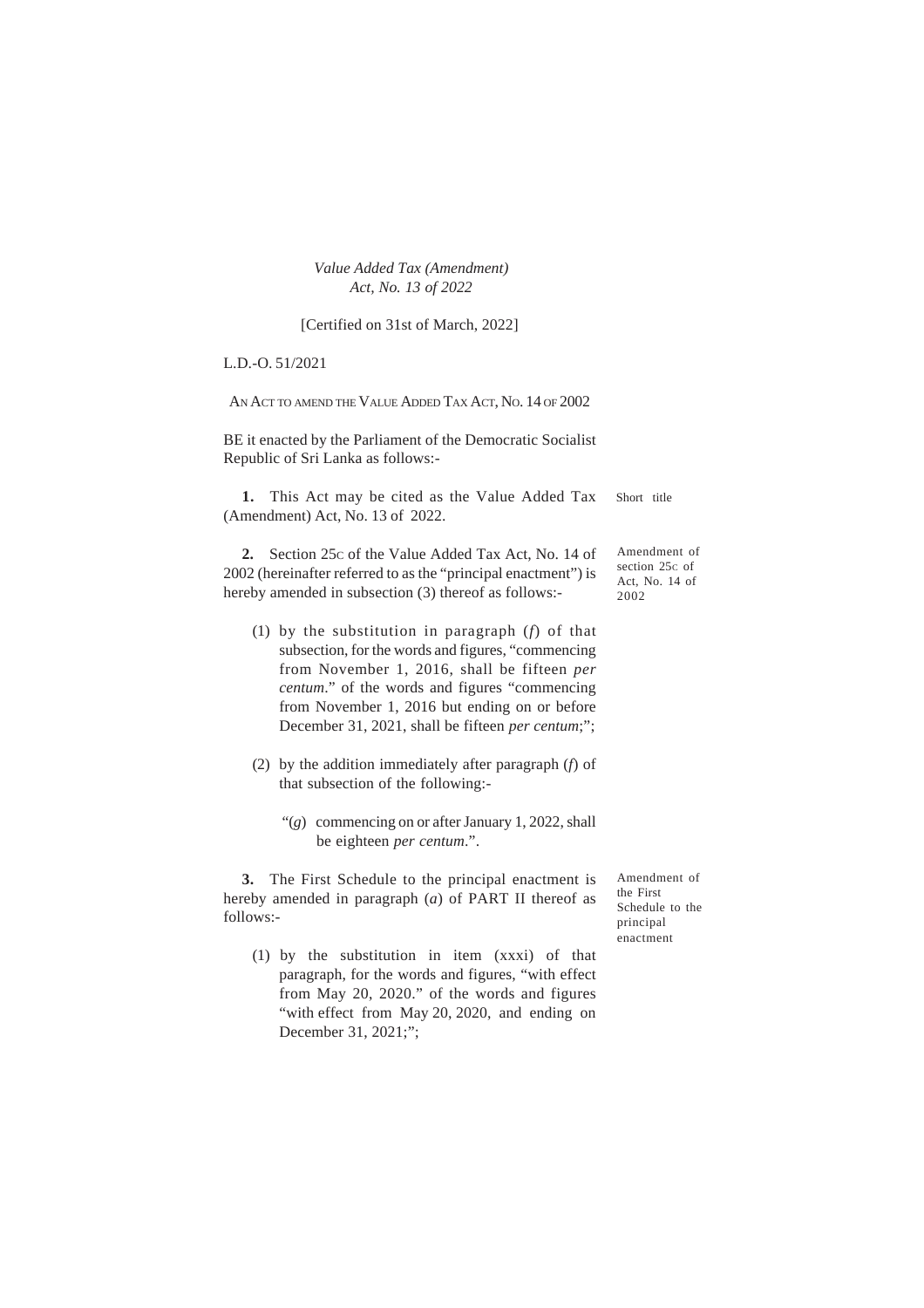2 *Value Added Tax (Amendment) Act, No. 13 of 2022*

- (2*)* by the addition immediately after item (xxxi) of the following new item:–
	- "(xxxii) on or after January 1, 2022, medical equipment, machinery, apparatus, accessories and parts thereof, hospital furniture, drugs and chemicals donated to a government hospital or the Ministry of Health for the provision of health services to address any pandemic or public health emergency, approved by the Minister assigned the subject of Finance on the recommendation of the Secretary to the Ministry of the Minister assigned the subject of Health.".

## Validation

**4.** Any person who is authorized to collect the Value Added Tax as provided for in this Act during the period commencing on or after January 1, 2022, and ending on the date on which the Certificate of the Speaker is endorsed in respect of this Act, shall be deemed to have acted with due authority and such collection shall be deemed to have been, and to be, validly made and such person is hereby indemnified against all actions, civil or criminal, in respect of such collection:

Provided that, the aforesaid provisions shall not affect any decision or order made by any Court or any proceedings pending in any Court in respect of any tax collected as provided for in this Act during the said period.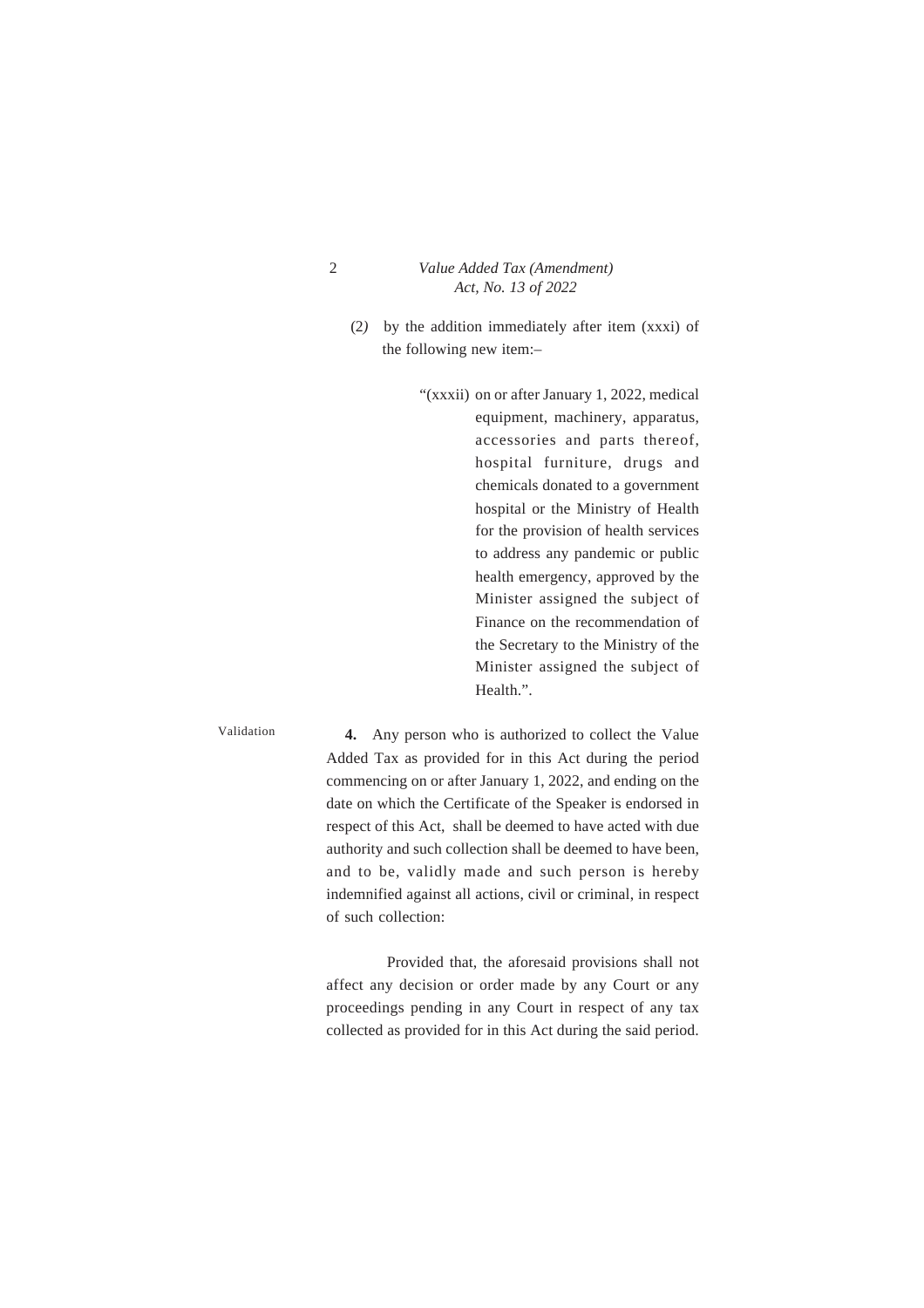## *Value Added Tax (Amendment) Act, No. 13 of 2022*

**5.** For the avoidance of doubt it is stated that, where a specified institution or other person has not paid the tax in accordance with the provisions of subsection (2) of section 2 of this Act, for any period commencing on January 1, 2022 and ending on the date of the commencement of this Act, pays the amount of tax payable by such intitution or person, on or before the twentieth day of the succeeding month of the date of the commencement of this Act, such specified institution or person shall not be deemed to be a defaulter in terms of the provisions of the principal enactment.

**6.** In the event of any inconsistency between the Sinhala and Tamil texts of this Act, the Sinhala text shall prevail.

Not to be deemed as a defaulter

Sinhala text to prevail in case of inconsistency

## 3